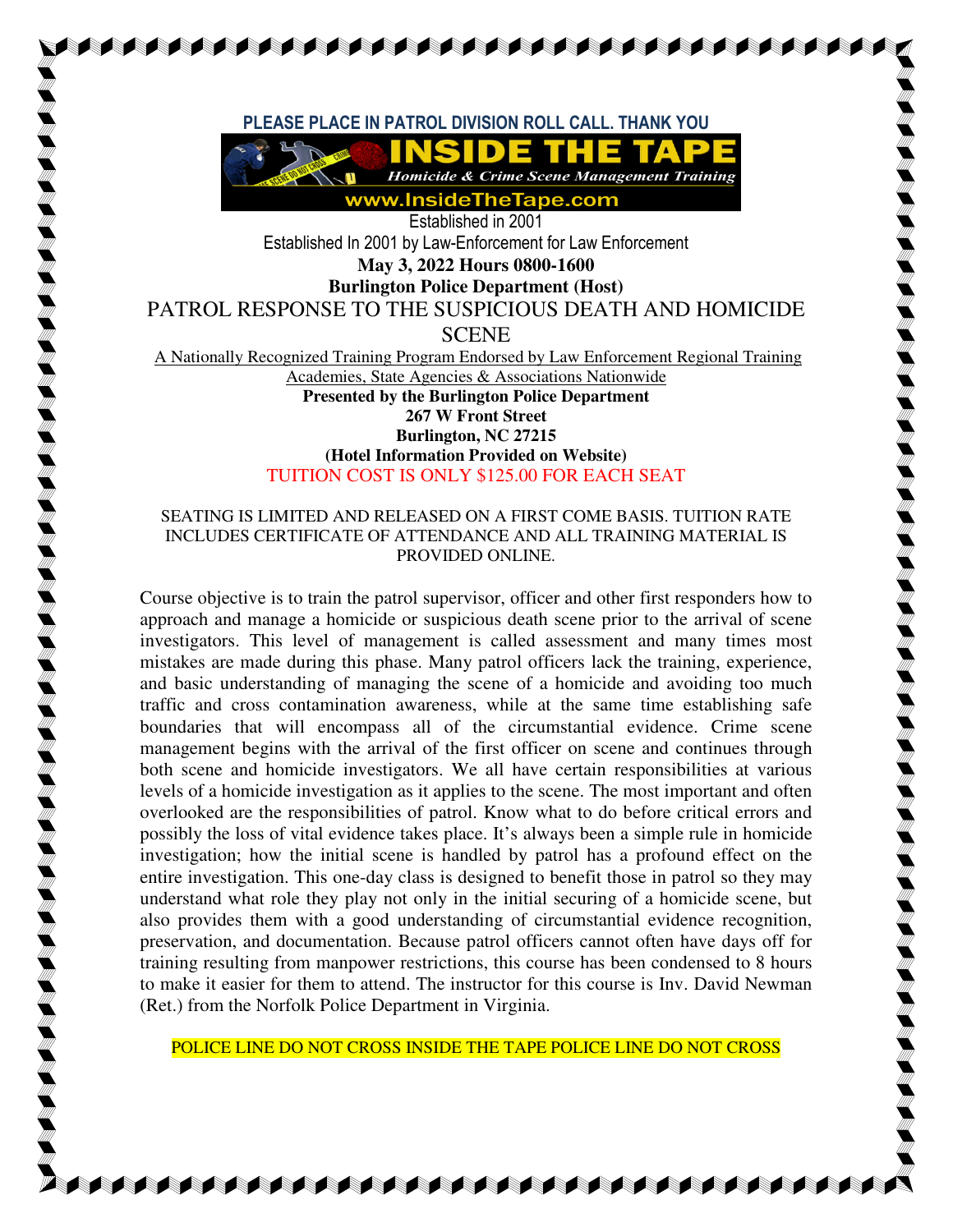*THE INSTRUCTOR* for this training course will be Investigator David Newman (RET) from the Norfolk Police Department in Virginia. Investigator Newman is a 23-year veteran of the Norfolk P.D. formerly assigned to the forensic / homicide unit. His experience in Norfolk includes over 15 years in the bureau serving in homicide & forensics and involvement in over 500 death investigations and high-profile homicides. While serving in forensics he has handled over 2300 cases including an additional 65 homicides. Investigator Newman received his bachelor's degree from Old Dominion University in 1986 in Criminal Justice with a minor in Psychology. He has lectured over 3000 hours to law enforcement agencies across the country on the topic of homicide investigation and its related forensic applications. His courses have been taught in conjunction with the Virginia State Division of Forensic Science and the Office of the Chief Medical Examiner. Investigator Newman also instructs basic and advanced forensics at Thomas Nelson College in Virginia, equivocal death scenes at the Virginia State Division of Forensic Science and is a qualified expert in death investigation and its related forensic fields. He has provided hundreds of hours of expert testimony in criminal court proceedings and is a nationally recognized speaker and authority on this subject.

**AAAAAAAAAAAAAAAAAAAAAAAAAAAAAA** 

TOPICS ARE TO INCLUDE: \*THE OBJECTIVE MINDSET DURING THE INITIAL RESPONSE \*INITIAL SCENE ASSESSMENT DEFINED BY SOP AND PROTOCOL \*SIGNIFICANCE OF SCENE PRESERVATION / DOCUMENTATION AND ACCOUNTABILITY \*FIRST RESPONDERS INITIAL RESPONSABILITIES \*RESPONSABILITIES OUTSIDE OF THE PRIMARY BOUNDARIES \*CRIME SCENE CONTAMINATION ISSUES AND SOURCES \*THE SUICIDE SCENE \*THE INFANT HOMICIDE SCENE AND SIDS \*RESPONSE TO THE SCENE AND INITIAL SAFETY ISSUES \*EVALUATION OF THE 911 PHONE CALL DURING ASSESSMENT

\*CURSORY SEARCHING OF THE SCENE AND 4TH AMMENDMENT ISSUES \*ESTABLISHMENT OF PROPER HOMICIDE SCENE BOUNDARIES \*RECOGNITION OF THE PRIMARY VS. THE SECONDARY CRIME SCENE \*HANDLING OF CIRCUMSTANTIAL EVIDENCE DURING CURSORY SEARCHING

\*EVALUATION OF CIRCUMSTANTIAL EVIDENCE CATEGORIES AND RECOGNITION

## \*PRESUMPTIVE I.D. OF THE VICTIM AND SIGNS OF DEATH

Inside the Tape Training was established in 2001 at the request of law-enforcement agencies in the State of Maryland. Since that time, Inside the Tape has developed into one of the most thorough and requested homicide investigation training courses available to law-enforcement today. This training is open to any member of law-enforcement at the state, local and federal level. Medical examiner investigators and coroners are also encouraged to attend this training. This course has been established and developed to benefit those from all levels of experience in the area of homicide and suspicious death investigation.

Register on Line at www.insidethetape.com E-Mail insidethetape@cox.net PHONE: (757) 748-1991 FAX: (866) 529-6152 TOLL FREE: (800) 297-6007 CLICK ON THE BURLINGTON COURSE ON THE CALENDER PAGE

**A BERTAL A BERTAL A BERTAL A BERTAL A BERTAL A BERTAL A BERTAL A BERTAL A BERTAL A BERTAL A BERTAL A BERTAL A**